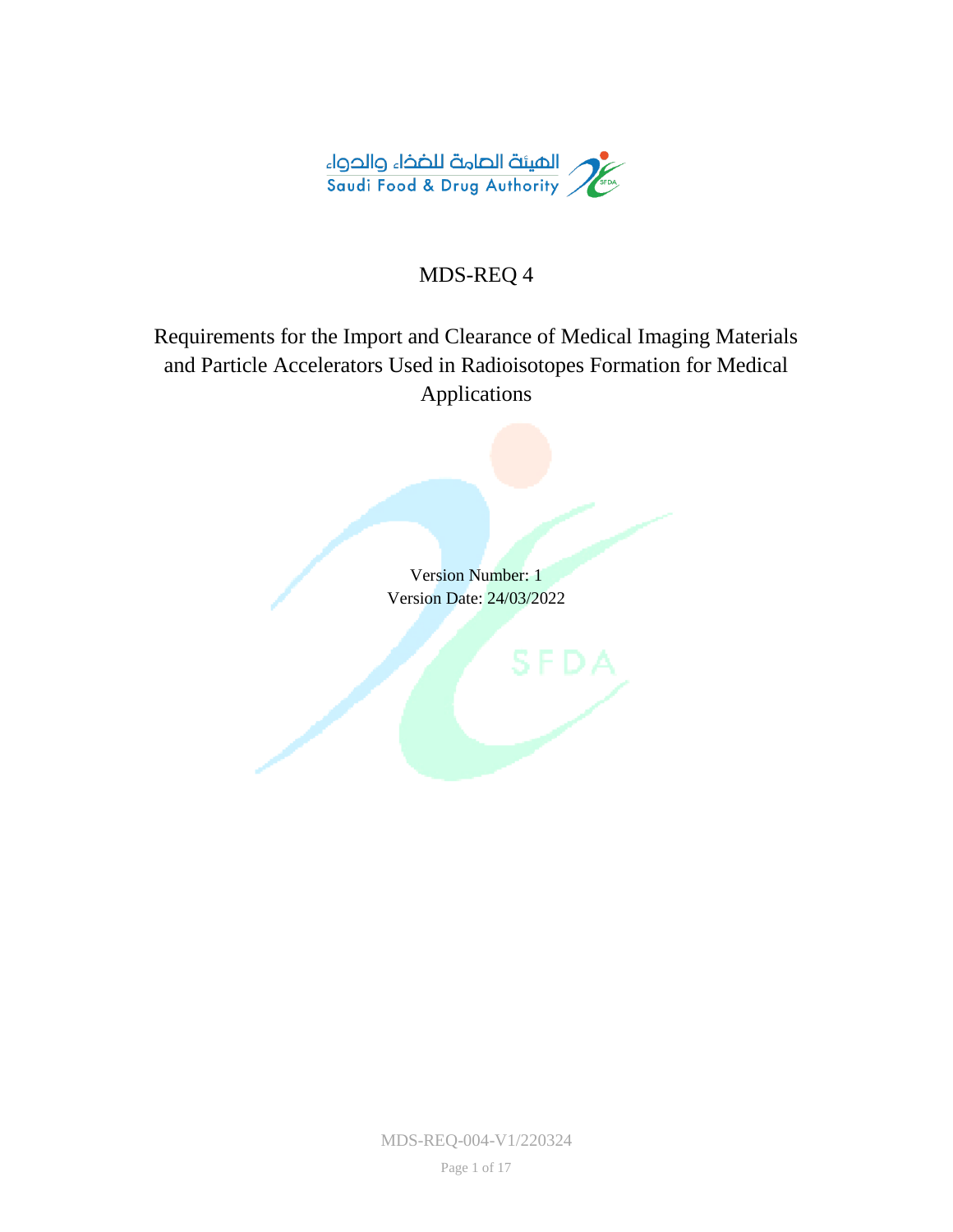## Content

|                                                                                                                                                                                                                                                                                                                        | 3  |
|------------------------------------------------------------------------------------------------------------------------------------------------------------------------------------------------------------------------------------------------------------------------------------------------------------------------|----|
| Purpose extension and the contract of the contract of the contract of the contract of the contract of the contract of the contract of the contract of the contract of the contract of the contract of the contract of the cont                                                                                         | 3  |
|                                                                                                                                                                                                                                                                                                                        | 3  |
|                                                                                                                                                                                                                                                                                                                        | 3  |
|                                                                                                                                                                                                                                                                                                                        |    |
|                                                                                                                                                                                                                                                                                                                        |    |
| Flowchart<br><u> 1980 - Jan Barbara Barbara, manala</u>                                                                                                                                                                                                                                                                | 9  |
| Annexes                                                                                                                                                                                                                                                                                                                | 10 |
| Annex (1): Application form for permission to import particle accelerators used in<br>radioisotopes formation for medical applications 11                                                                                                                                                                              |    |
| Annex (2): Disclosure Form of Radioactive Materials, Narcotic Substance or Chemicals<br>Subject to Public Security Control Control Control Content of the Content of the Content of the Content of the Content of the Content of the Content of the Content of the Content of the Content of the Content of the Conten | 14 |
| Annex (3): Applicant Attestation 15                                                                                                                                                                                                                                                                                    |    |
|                                                                                                                                                                                                                                                                                                                        |    |
| Annex (5): List of Changes on the Previous Version 17                                                                                                                                                                                                                                                                  |    |
|                                                                                                                                                                                                                                                                                                                        |    |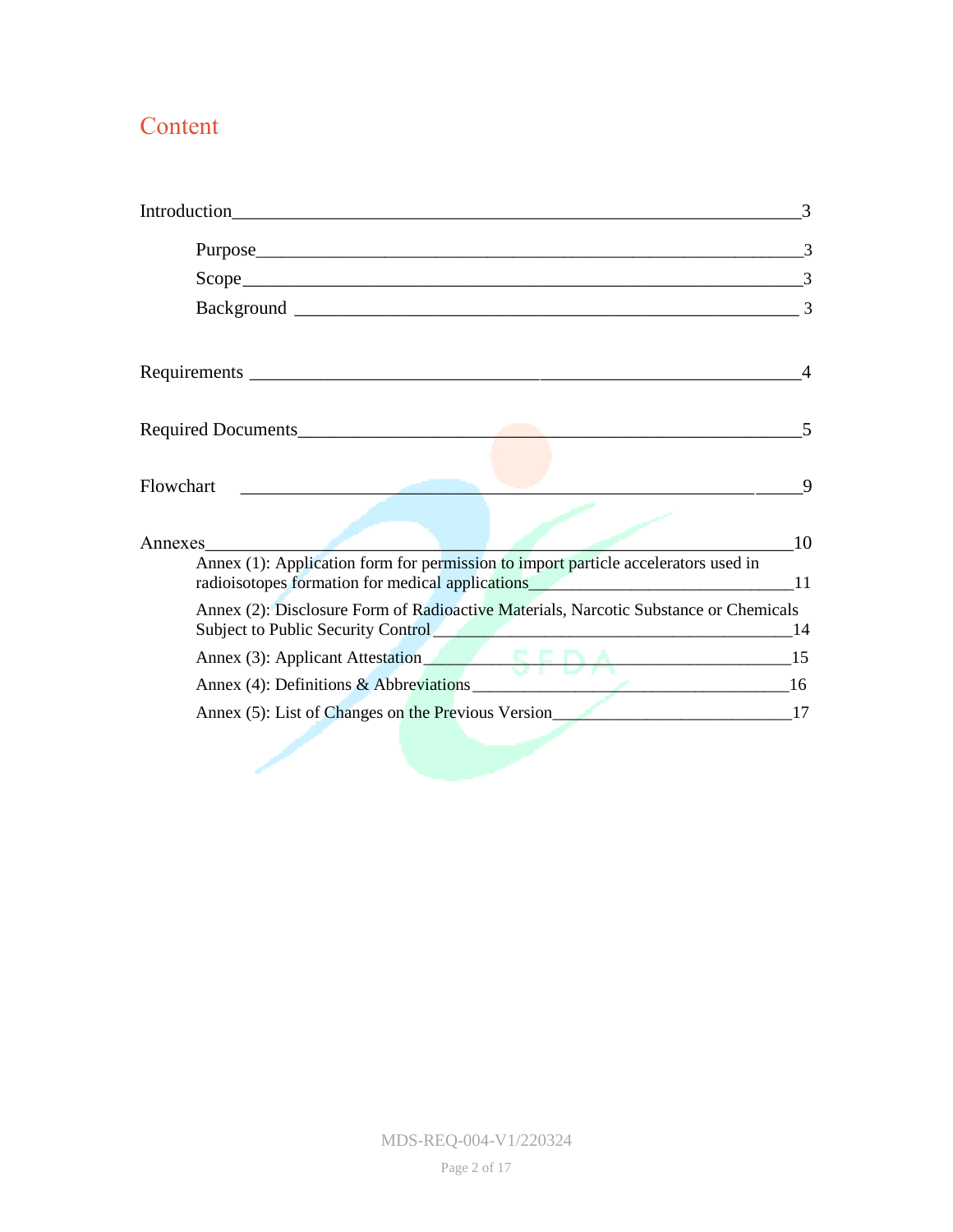## <span id="page-2-0"></span>Introduction

#### <span id="page-2-1"></span>Purpose

The purpose of this document is to specify and clarify the requirements for importation and clearance of medical imaging materials and particle accelerators used in radioisotopes formation for medical applications.

### <span id="page-2-2"></span>Scope<sub></sub>

This document applies to:

- Medical imaging materials
- Particle accelerators used in radioisotopes formation for medical applications
- Importers of medical imaging materials or particle accelerators used in radioisotopes formation for medical applications.
- Healthcare providers and research centers intending to import medical imaging materials or particle accelerators used in radioisotopes formation for medical applications.

### <span id="page-2-3"></span>**Background**

SFDA has issued this document about Article 5 and Article 8 of the "Medical Devices law" published by the Royal Decree No. (M/54) dated 6/7/1442 H, and Articles (2/1), (4/3), (11/7) and (11/9) of the "Executive Regulation of Medical Devices law" issued by Saudi Food and Drug Authority Board of Directors decree No. (3-29-1443) dated 19/2/1443 H.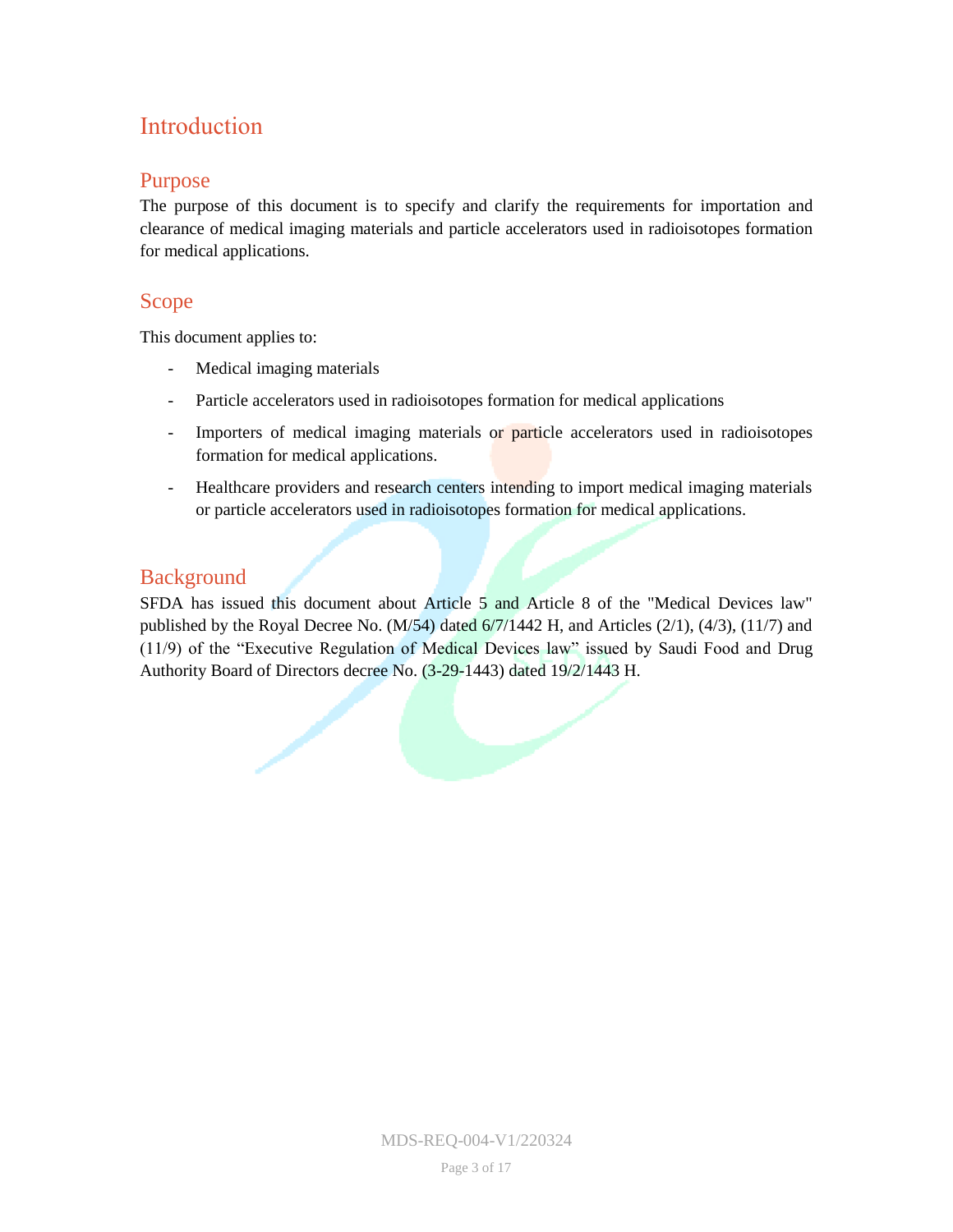# <span id="page-3-0"></span>Requirements

| General                                              | 1              | • Medical imaging materials or particle accelerators used in radioisotopes formation<br>for medical applications shall not be imported or circulated unless after obtaining<br>import permission from the SFDA.<br>• Particle accelerators used in radioisotopes formation for the therapeutic purpose shall<br>obtain medical device marketing authorization (MDMA).                                                                           |  |  |
|------------------------------------------------------|----------------|-------------------------------------------------------------------------------------------------------------------------------------------------------------------------------------------------------------------------------------------------------------------------------------------------------------------------------------------------------------------------------------------------------------------------------------------------|--|--|
| <b>SFDA</b><br>Prerequisite                          | $\overline{2}$ | Importers of medical imaging materials or particle accelerators used in radioisotopes<br>formation for medical applications shall obtain an SFDA establishment license to<br>engage an importation activity according to medical devices establishment licensing<br>requirements.                                                                                                                                                               |  |  |
|                                                      | 3              | Healthcare providers and research centers shall create an account through "GHAD<br>System". However, they are not required to obtain an SFDA establishment license.                                                                                                                                                                                                                                                                             |  |  |
| Submitting<br>the<br>application                     | $\overline{4}$ | Applying through the "GHAD System."<br>٠<br>Submit the documents specified in sections (A) and (B) of the "Required<br>Documents".<br>The SFDA will reviews the request and responds either with acceptance<br>accompanied by the issuance of import permission or rejection with justification.                                                                                                                                                |  |  |
| Clearance at<br>ports of entry                       | 5              | Submit the documents specified in section (C) of the "Required Documents"<br>$\bullet$<br>according to the "Guidance on Requirements of Shipments Clearance at Ports of<br>Entry (MDS-G21)".<br>Ensure the proper packaging of the product and the availability of appropriate<br>labelling.<br>Adherence to marking the product information and warning signs on the package<br>٠<br>with identification of both the sender and the consignee. |  |  |
| Requirements<br>for storage<br>and<br>transportation | $\overline{6}$ | Commitment to the requirements for storage, transportation and handling of medical<br>devices published on the SFDA's website:<br>Guidance on Requirements for Storage, Handling and Transportation of<br>1.<br><b>Medical Devices.</b><br>Requirements for the Safe Use of Medical Devices inside Healthcare Facilities<br>$(MDS-REQ 3)$ ".                                                                                                    |  |  |
|                                                      | 7              | For particle accelerators used in radioisotopes formation for diagnostic purpose,<br>adherence to the code for transportation and storage of products is subject to the<br>supervision of the drug sector through customs ports.                                                                                                                                                                                                                |  |  |
| Responsibility<br>of importers                       | 8              | Adherence with the information provided in the application form for requesting<br>permission to import medical imaging materials or in the "Application form for<br>requesting permission to import particle accelerators used in radioisotopes formation<br>for medical applications".                                                                                                                                                         |  |  |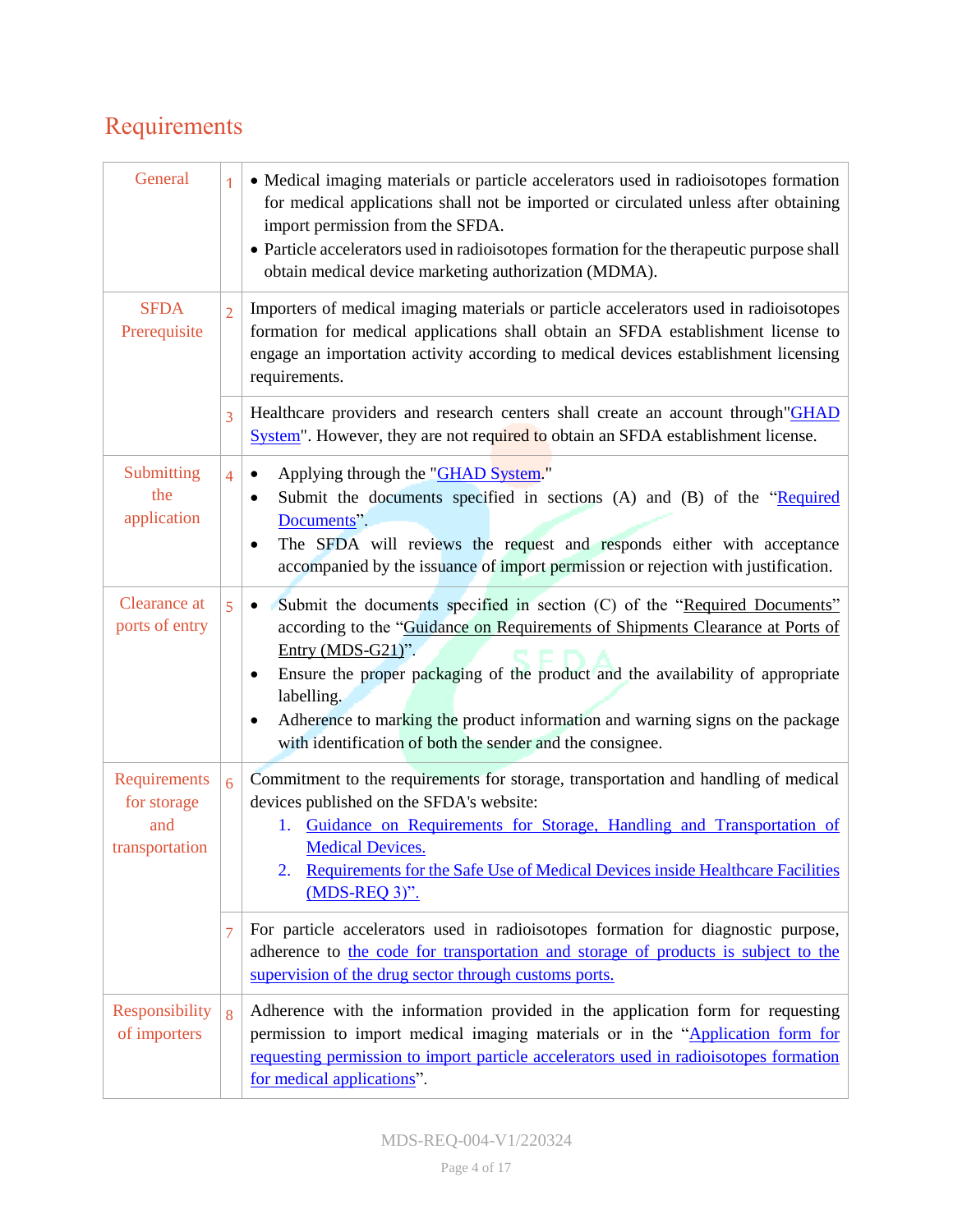# <span id="page-4-0"></span>Required Documents

|                | <b>Required Documents</b>                                                                                                                                                                                             | <b>Notes</b>                                                                                                                                                                                                                                                                                                                                                      |
|----------------|-----------------------------------------------------------------------------------------------------------------------------------------------------------------------------------------------------------------------|-------------------------------------------------------------------------------------------------------------------------------------------------------------------------------------------------------------------------------------------------------------------------------------------------------------------------------------------------------------------|
|                | particle accelerators used in radioisotopes formation for medical applications.                                                                                                                                       | A. General documents for requesting import permission for medical imaging materials or                                                                                                                                                                                                                                                                            |
| $\mathbf{1}$   | A copy of the SFDA establishment license to<br>engage an importation activity                                                                                                                                         | Healthcare providers and research centers are<br>excluded.                                                                                                                                                                                                                                                                                                        |
| $\overline{2}$ | A copy of the manufacturer's invoice or a<br>quotation                                                                                                                                                                | It shall include:<br>$\qquad \qquad -$<br>Shipment description (list of items).<br>$\circ$<br>Trade/Scientific names.<br>$\circ$<br>Quantity (total/detailed).<br>O<br>Unit weight of each item and gross weight of<br>O<br>each bundle.<br>The unit price of each item.<br>$\circ$<br>Production and expiration date.<br>$\circ$<br>Batch/lot number.<br>$\circ$ |
| 3              | The original certificate of origin                                                                                                                                                                                    | The competent authority shall stamp it for trade in<br>the country of origin.                                                                                                                                                                                                                                                                                     |
| 4              | A declaration that the shipment conforms to<br>medical<br>devices<br>law<br>the<br>and<br>the<br>administrative<br>regulation<br>with<br>the<br>requirements for labelling and the conditions<br>of supply and/or use | Provide a copy(s) of the declaration of conformity<br>(DoC), if applicable and requested by the SFDA.<br>SFDA                                                                                                                                                                                                                                                     |
| 5              | Purchase<br>order<br>(PO)<br>issued<br>by<br>the<br>beneficiary establishment                                                                                                                                         | Healthcare providers and research centers are<br>excluded.                                                                                                                                                                                                                                                                                                        |
| 6              | An official letter or free sales certificate<br>(FSC) proving that the device and its<br>accessories are sold in the country of origin                                                                                |                                                                                                                                                                                                                                                                                                                                                                   |
| 7              | Application form for permission to import<br>medical imaging materials<br>or particle<br>accelerators used in radioisotopes formation<br>for medical applications                                                     | The form shall be filled out electronically through<br>"GHAD System" for medical imaging<br>the<br>materials import permission request.<br>For particle accelerators used in radioisotopes<br>$\qquad \qquad -$<br>formation for medical applications, the application<br>form indicated in $\frac{\text{Annex}(1)}{\text{shall}}$ shall be printed.              |
| 8              | disclosure form for radioactive<br>٠<br>A<br>materials, narcotics, or chemicals is<br>subject to public security control<br><b>Applicant's attestation</b>                                                            | See Annex $(2 \& 3)$ .<br>$\qquad \qquad -$<br>Fill out the form and the attestation, and print them<br>$\qquad \qquad -$<br>the official paper of the beneficiary<br>on<br>establishment.                                                                                                                                                                        |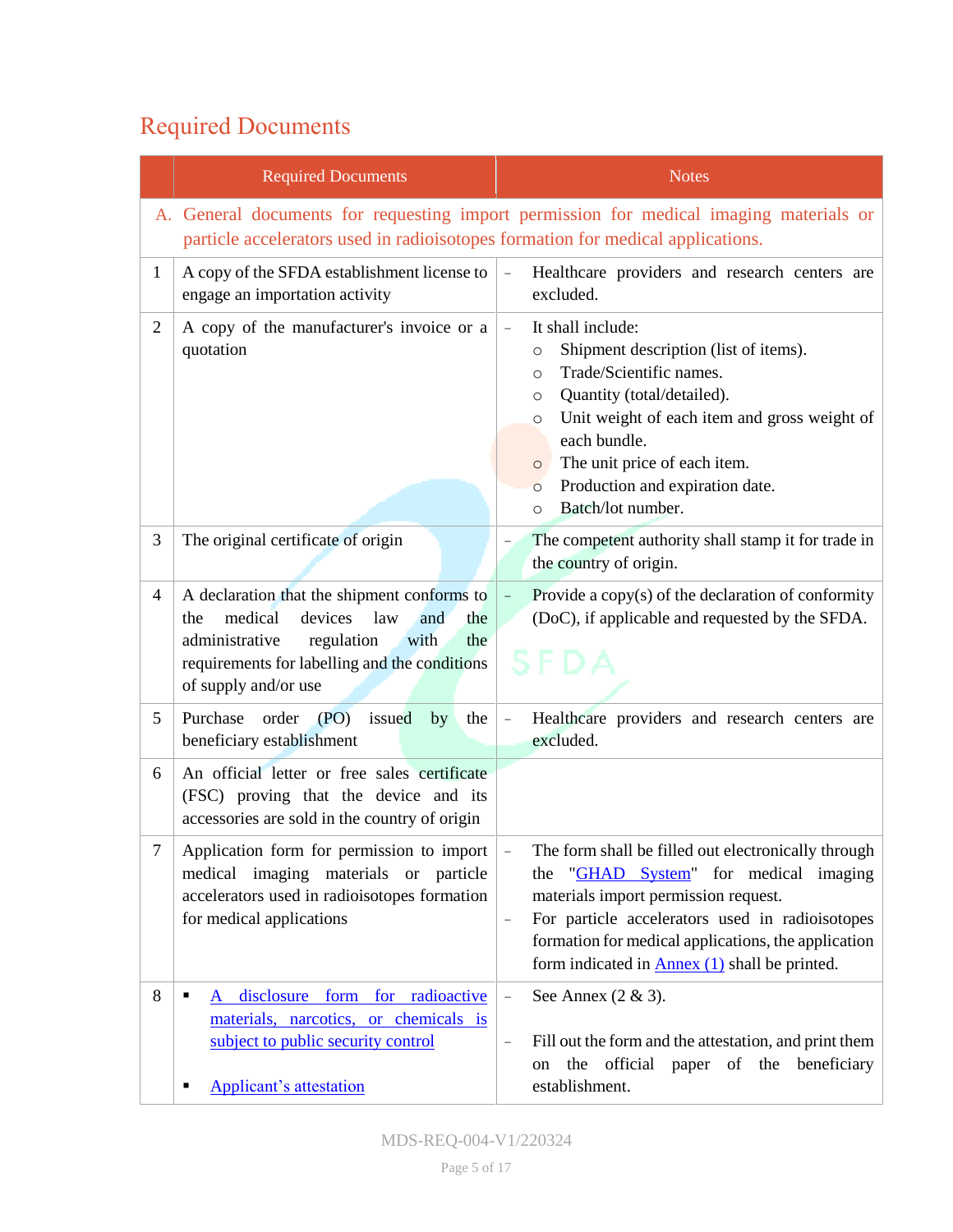|                                               | radioisotopes formation for medical applications                                          | B. Particular documents for requesting import permission for particle accelerators used in                                                                                                                                                                                                                                                                                                                            |  |
|-----------------------------------------------|-------------------------------------------------------------------------------------------|-----------------------------------------------------------------------------------------------------------------------------------------------------------------------------------------------------------------------------------------------------------------------------------------------------------------------------------------------------------------------------------------------------------------------|--|
| 9                                             | A copy of the MDMA issued by the SFDA                                                     | For particle accelerators used in radioisotopes<br>formation for therapeutic purpose.                                                                                                                                                                                                                                                                                                                                 |  |
| 10                                            | A copy of the radiation practice license for<br>the beneficiary establishment             | Issued by Nuclear & Radiological Regulatory<br>Commission.                                                                                                                                                                                                                                                                                                                                                            |  |
| 11                                            | A copy of the license of the radiation safety<br>officer at the beneficiary establishment | Issued by Nuclear & Radiological Regulatory<br>Commission.<br>Shall be attached with the following:<br>Copy of the national ID/Muqeem ID.<br>$\circ$<br>Proof that the RSO is under sponsorship or<br>$\circ$<br>contracted with the beneficiary establishment.                                                                                                                                                       |  |
| 12                                            | Survey report of the radiation levels for the<br>simulated used rooms                     | It shall not exceed the maximum limits set by local<br>$\overline{\phantom{a}}$<br>and/or international legislators.                                                                                                                                                                                                                                                                                                  |  |
| 13                                            | Letter by supplier company to prove the<br>approval for installation place                |                                                                                                                                                                                                                                                                                                                                                                                                                       |  |
| 14                                            | Technical specifications of radiation device                                              | Copies of the approved design specifications of<br>the radiation device and major associated<br>components and sub-systems.<br>Determining the weight and external dimensions<br>of the entire system or its components separately.                                                                                                                                                                                   |  |
| Technical drawings for radiation device<br>15 |                                                                                           | Copies of technical drawings for critical<br>components and sub-systems of the radiation<br>device show the device's general assembly,<br>location(s) of the source(s), shielding, and safety<br>features associated accessories to be used with the<br>device.<br>All drawings shall be legible and marked with the<br>release dates, scale, drawing numbers, and an<br>associated parts list or bills of materials. |  |
| 16                                            | Technical and safety standards used                                                       | If applicable, list major technical and safety<br>standards used to design the radiation device.<br>Explain how these standards were applied to the<br>design<br>and<br>verify compliance with their<br>requirements.                                                                                                                                                                                                 |  |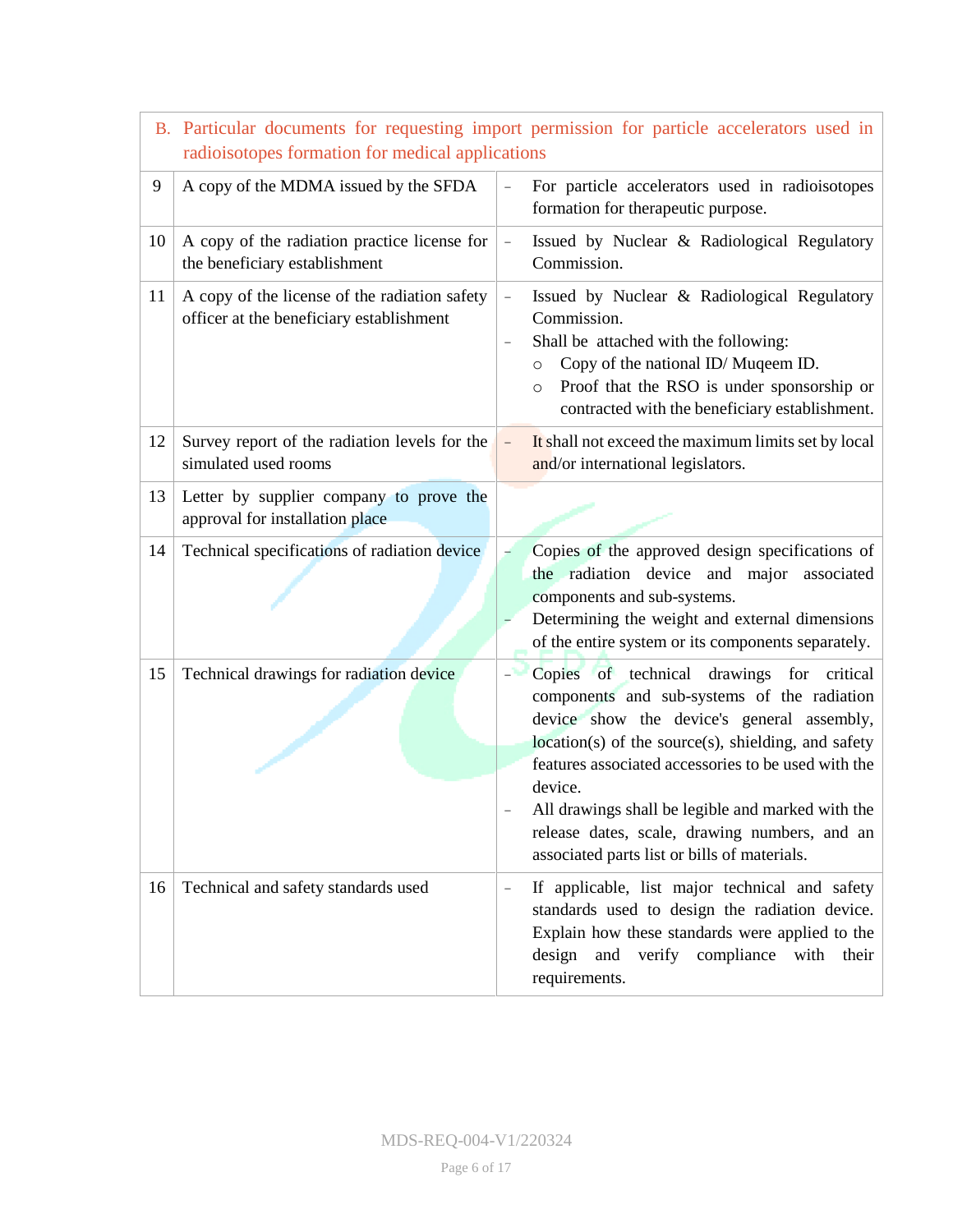| 17 | Design<br>validation and risk assessment<br>records | Copies of the technical validation records<br>including test reports, failure effect mode<br>analyses, and device hazard & risk assessment<br>files.<br>Copy of the risk assessment file.<br>A copy of the suggested emergency response plan<br>in case of any accidental radiation hazard.                                                       |
|----|-----------------------------------------------------|---------------------------------------------------------------------------------------------------------------------------------------------------------------------------------------------------------------------------------------------------------------------------------------------------------------------------------------------------|
| 18 | Radiation protection data of the device             | Describe the shielding used in the radiation<br>device.<br>If the shielding includes depleted uranium, verify<br>the weight of this material.                                                                                                                                                                                                     |
| 19 | Radiation survey of the device                      | Provide the maximum expected photon and<br>neutron radiation dose rates around the radiation<br>device that would result from leakage and scatter<br>in all modes of operation.<br>Describe the measurement or calculation method,<br>technical standards, conditions, and instruments<br>used.                                                   |
| 20 | Accelerator beam target specifications              | Design specifications for the radiation beam<br>target.<br>Specify the material(s) and model number(s) to be<br>used.<br>Include applicable technical drawings, material<br>specifications, and part numbers.                                                                                                                                     |
| 21 | Radiation output                                    | Specify the beam particle type, maximum energy,<br>$\qquad \qquad -$<br>radiation intensity, intensity and energy of the<br>contaminating neutrons or photons generated in<br>the primary beam and any limitations to the beam<br>orientation.                                                                                                    |
| 22 | Labelling, safety marks, and instructions           | Provide technical drawings, photographs, or<br>samples of the safety labelling on the radiation<br>device.                                                                                                                                                                                                                                        |
| 23 | External safety devices                             | Describe external safety devices and how these<br>$\overline{\phantom{a}}$<br>devices are connected to prevent, stop, or indicate<br>the production of radiation (door interlocks, Last<br>person out buttons, emergency stop devices,<br>radiation state indicators, etc.).<br>Include schematics and, if applicable, software<br>flow diagrams. |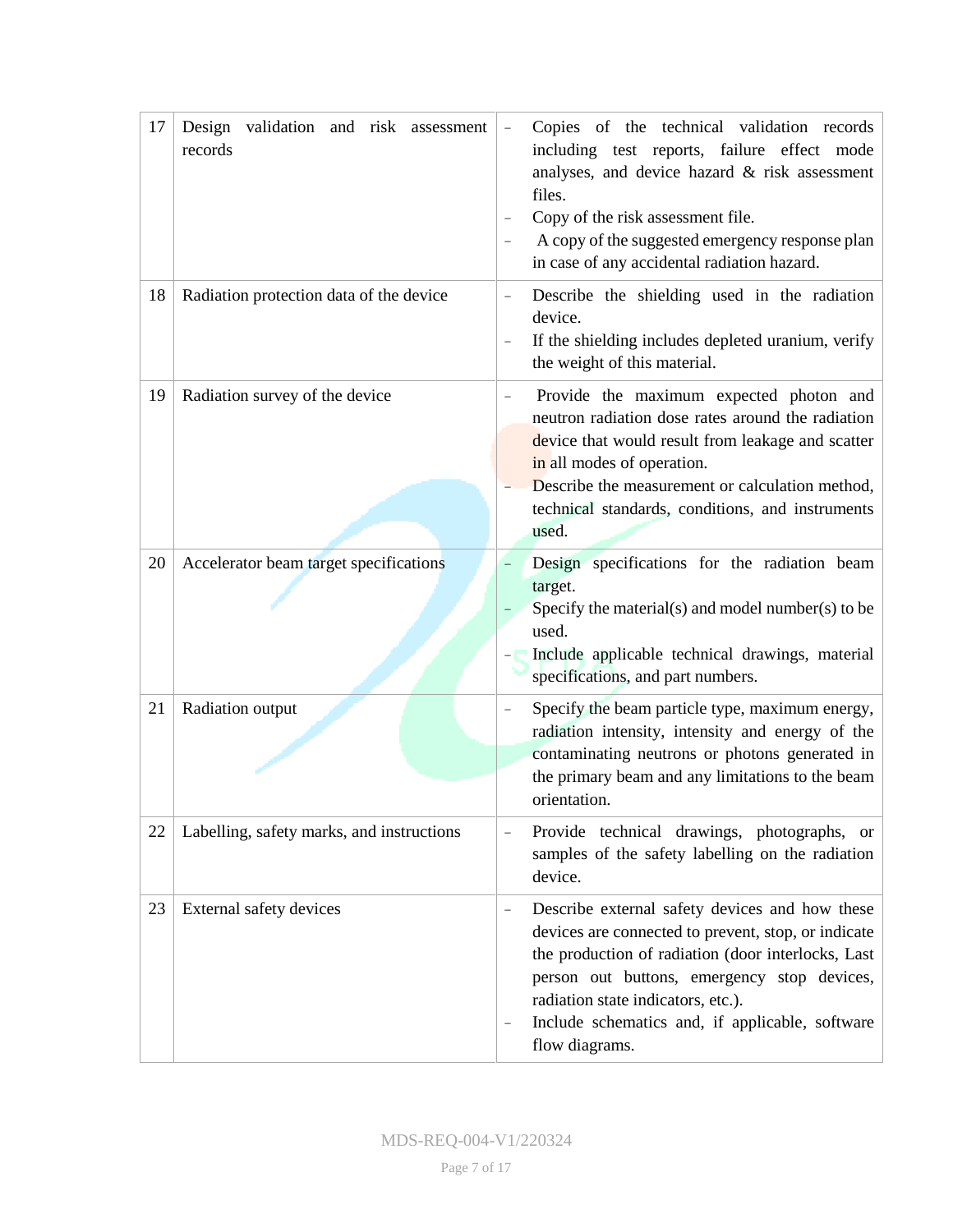| 24                                                       | Records<br>and<br>documents<br>of<br>storing,<br>transporting,<br>using<br>and<br>operating<br>the<br>radiation device | Provide the instructions for packing, unpacking,<br>and transporting the package given to the end-<br>user.<br>Provide the radiation safety instructions of the<br>radiation device's use, operation, and storage.<br>Include copies of the operating manual and<br>radiation safety instructions to the end-user.<br>Enclose copies of radiation safety manuals,<br>policies, and procedures for dealing with<br>radiological emergencies involving the radiation<br>device.<br>Description of the quality control procedures for<br>radiation safety.<br>Provide a copy of the maintenance procedure to be<br>followed if a package is re-used.<br>Enclose copies of procedures for conducting leak<br>tests of any radioactive sources and shielding used<br>(including depleted uranium, if any).<br>Note: a particle accelerator does not require the<br>equipment package information unless<br>the<br>accelerator, as shipped, incorporates radioactive<br>material. |
|----------------------------------------------------------|------------------------------------------------------------------------------------------------------------------------|-----------------------------------------------------------------------------------------------------------------------------------------------------------------------------------------------------------------------------------------------------------------------------------------------------------------------------------------------------------------------------------------------------------------------------------------------------------------------------------------------------------------------------------------------------------------------------------------------------------------------------------------------------------------------------------------------------------------------------------------------------------------------------------------------------------------------------------------------------------------------------------------------------------------------------------------------------------------------------|
| 25                                                       | Inspection and servicing                                                                                               | Provide the recommended inspections, servicing<br>program made available to the end-user.                                                                                                                                                                                                                                                                                                                                                                                                                                                                                                                                                                                                                                                                                                                                                                                                                                                                                   |
| 26                                                       | Disposal of the radiation device                                                                                       | Specify the expected lifetime of the radiation<br>device in accordance with the manufacturer's<br>instructions.                                                                                                                                                                                                                                                                                                                                                                                                                                                                                                                                                                                                                                                                                                                                                                                                                                                             |
| 27                                                       | Table of radioactive sources                                                                                           | See Annex $(1)$ .                                                                                                                                                                                                                                                                                                                                                                                                                                                                                                                                                                                                                                                                                                                                                                                                                                                                                                                                                           |
|                                                          |                                                                                                                        |                                                                                                                                                                                                                                                                                                                                                                                                                                                                                                                                                                                                                                                                                                                                                                                                                                                                                                                                                                             |
| Required documents for clearance at ports of entry<br>C. |                                                                                                                        |                                                                                                                                                                                                                                                                                                                                                                                                                                                                                                                                                                                                                                                                                                                                                                                                                                                                                                                                                                             |
| 28                                                       | A copy of the manufacturer invoice                                                                                     |                                                                                                                                                                                                                                                                                                                                                                                                                                                                                                                                                                                                                                                                                                                                                                                                                                                                                                                                                                             |
| 29                                                       | A copy of Bill of Lading (BoL)                                                                                         |                                                                                                                                                                                                                                                                                                                                                                                                                                                                                                                                                                                                                                                                                                                                                                                                                                                                                                                                                                             |
| 30                                                       | A copy of the import permission                                                                                        |                                                                                                                                                                                                                                                                                                                                                                                                                                                                                                                                                                                                                                                                                                                                                                                                                                                                                                                                                                             |
| 31                                                       | A copy of medical device marketing<br>authorization (MDMA)                                                             | For particle accelerators used in radioisotopes<br>formation for therapeutic purpose.                                                                                                                                                                                                                                                                                                                                                                                                                                                                                                                                                                                                                                                                                                                                                                                                                                                                                       |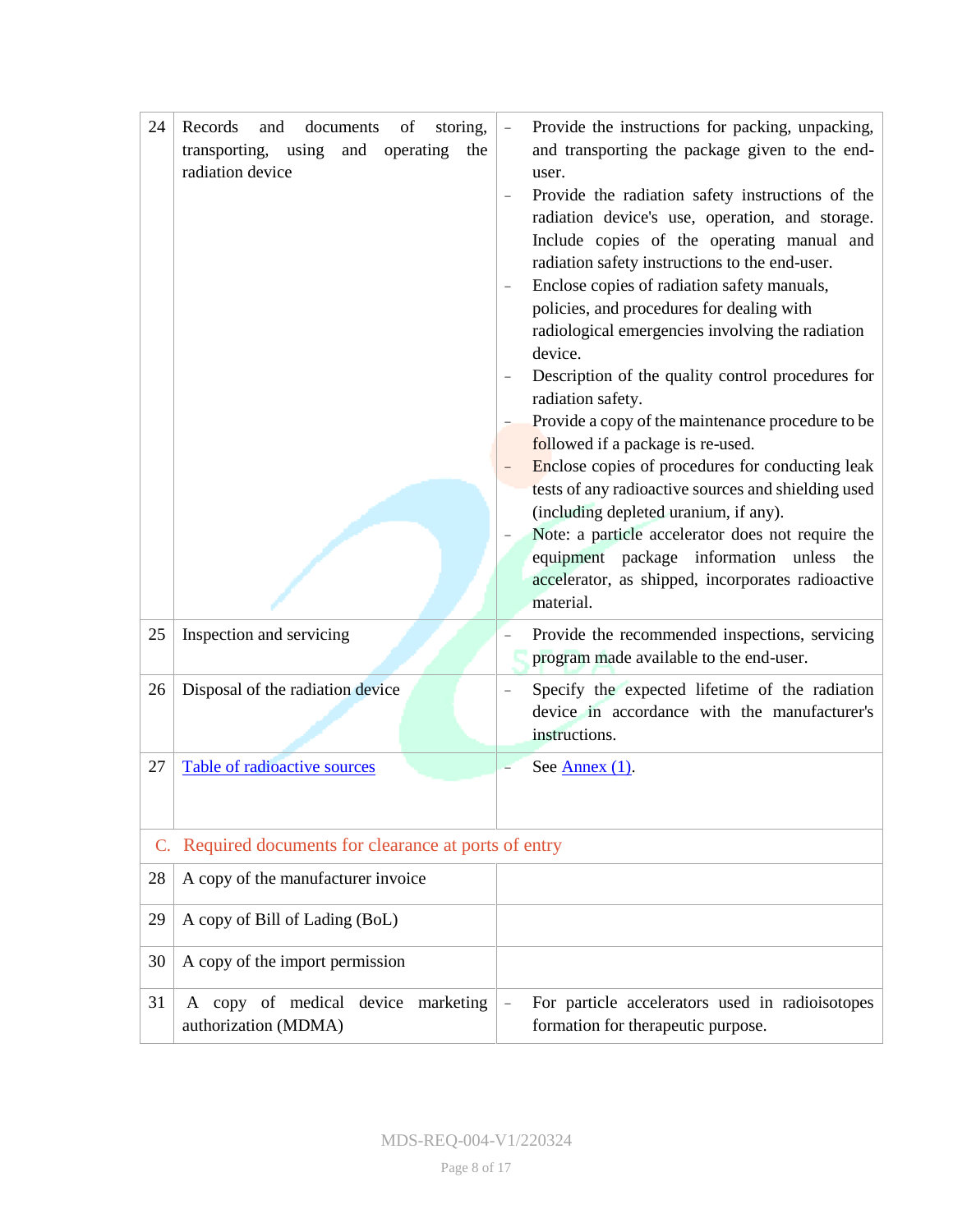### <span id="page-8-0"></span>Flowchart

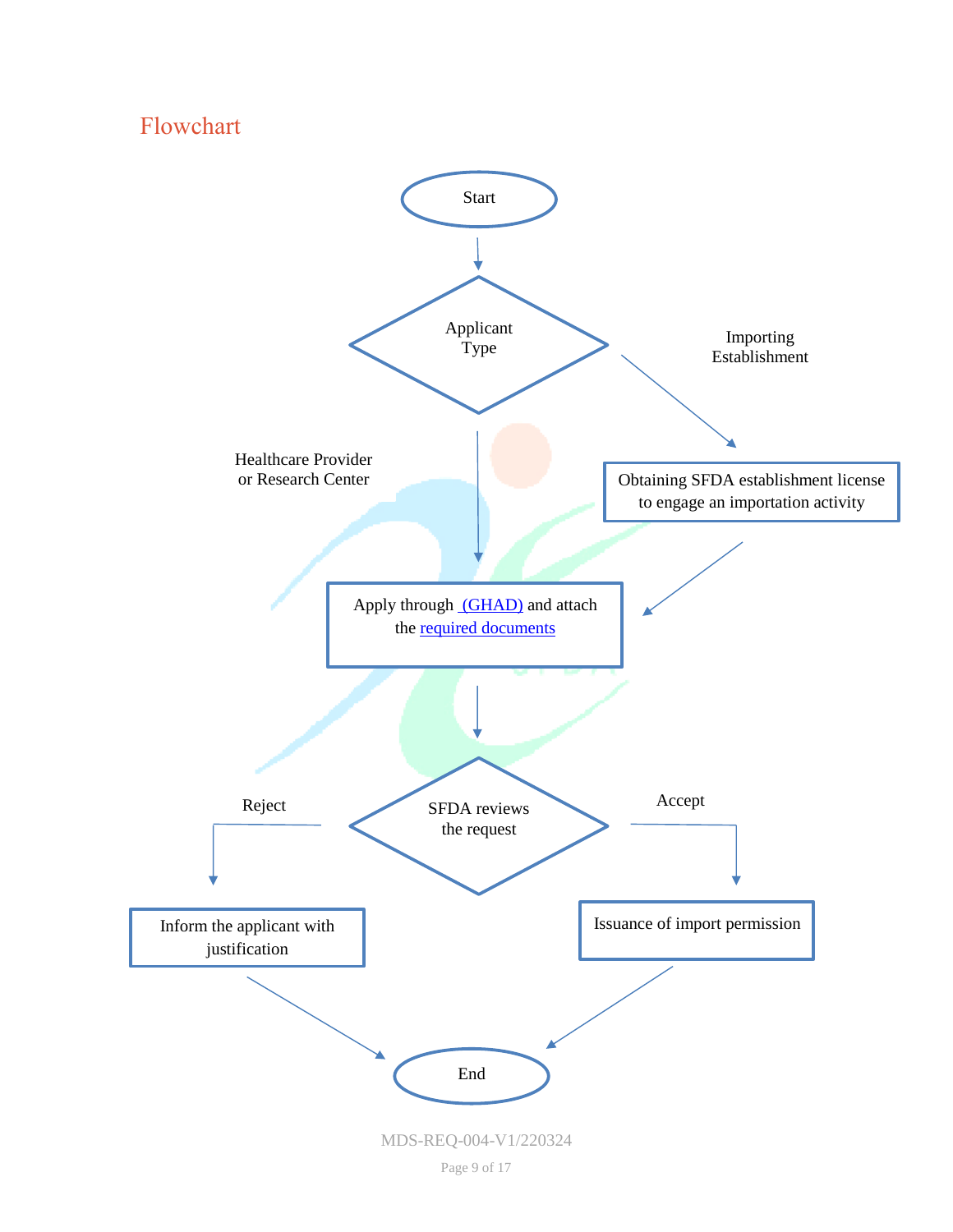<span id="page-9-0"></span>

MDS-REQ-004-V1/220324

Page 10 of 17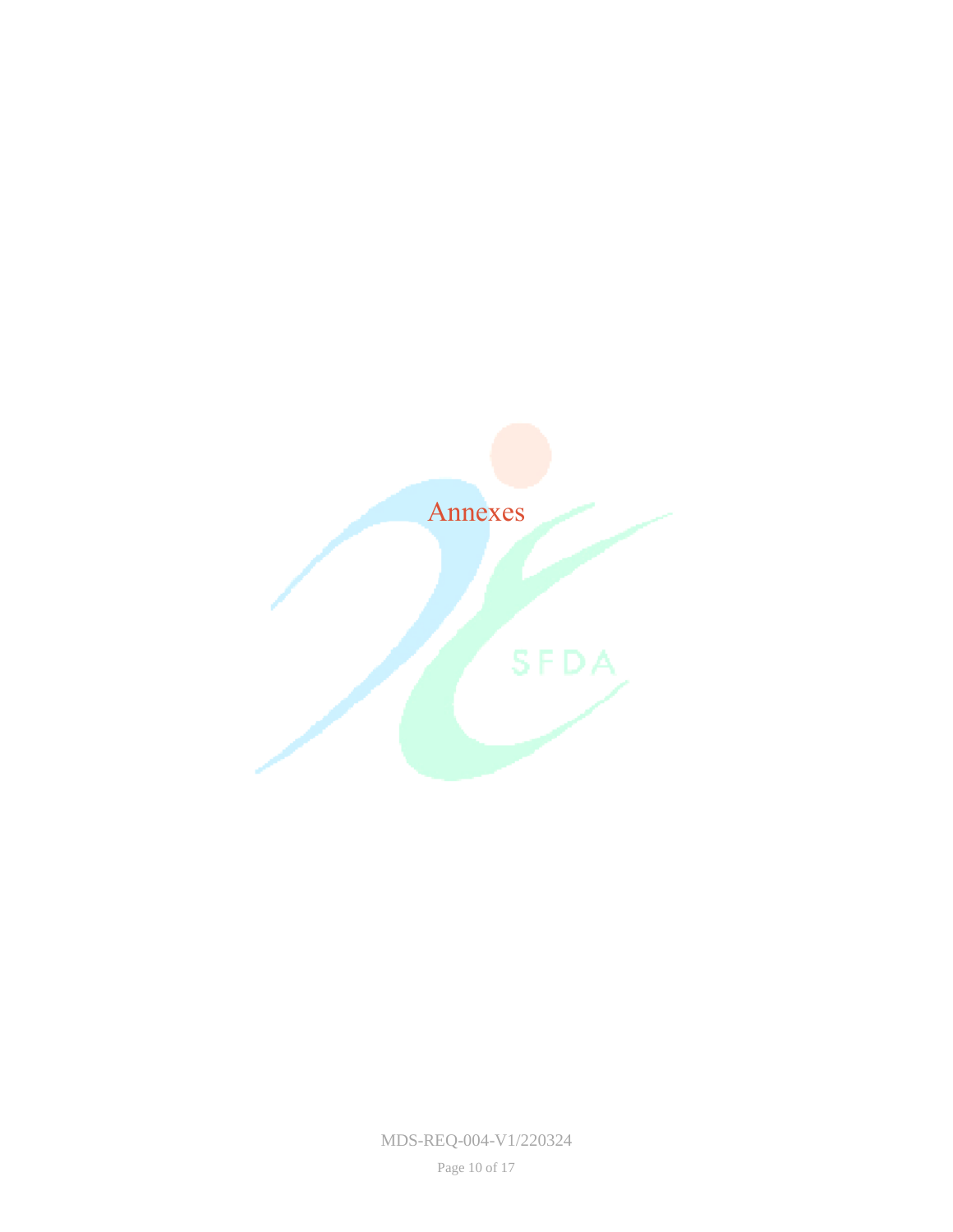### <span id="page-10-0"></span>Annex (1): Application form for permission to import particle accelerators used in radioisotopes formation for medical applications

The applicant shall fill all fields with descriptive and relevant information in the following form:

| Data of the beneficiary |  |                     |  |  |
|-------------------------|--|---------------------|--|--|
| <b>Facility Name</b>    |  | Branch / Department |  |  |
| Practice license number |  | Practice type       |  |  |
| License issue date      |  | License expiry date |  |  |
|                         |  |                     |  |  |
| Phone number            |  | Phone extension     |  |  |
| Building no.            |  | District name       |  |  |
| Street name             |  |                     |  |  |
| Zip code                |  | City                |  |  |
| Secondary No.           |  | Country             |  |  |
|                         |  |                     |  |  |

| Data of the RSO of the beneficiary facility |  |                            |  |
|---------------------------------------------|--|----------------------------|--|
| Name                                        |  | Practice license<br>number |  |
|                                             |  |                            |  |
| Practice type                               |  | License expiry date        |  |
|                                             |  |                            |  |
| Phone number                                |  | Phone extension            |  |
| Mobile number                               |  | E-mail                     |  |
| Signature                                   |  | Date                       |  |
|                                             |  |                            |  |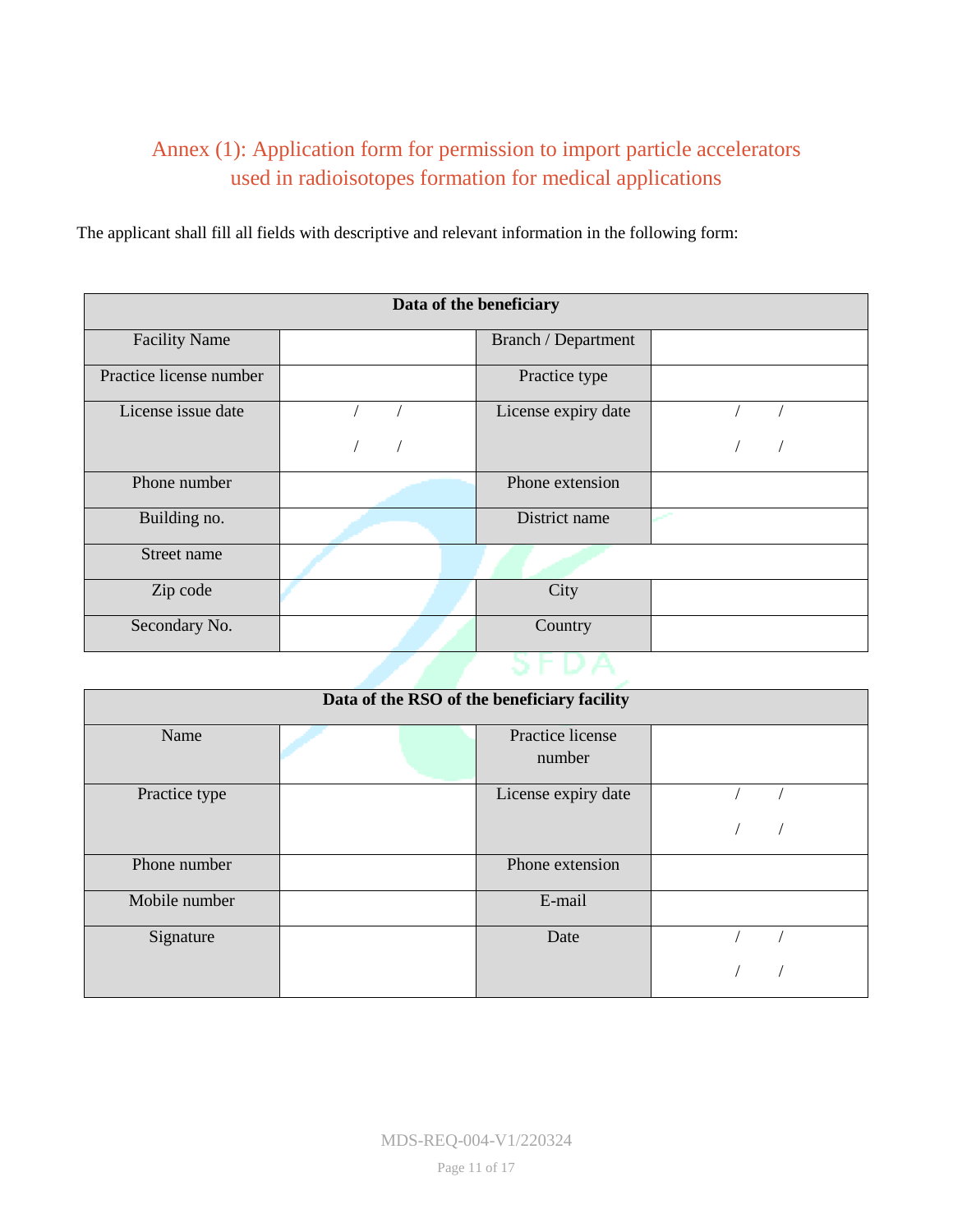| Data of the importing beneficiary |  |                      |  |  |
|-----------------------------------|--|----------------------|--|--|
| Facility name                     |  |                      |  |  |
| Legal representative<br>name      |  |                      |  |  |
| Authorized distributor<br>name    |  |                      |  |  |
| License issue date                |  | License expiry date  |  |  |
|                                   |  |                      |  |  |
| Phone number                      |  | Phone extension      |  |  |
| Building No.                      |  | <b>District Name</b> |  |  |
| <b>Street Name</b>                |  |                      |  |  |
| Zip Code                          |  | City                 |  |  |
| Secondary No.                     |  | Country              |  |  |
|                                   |  |                      |  |  |

| Devices to import    |                 |                        |                    |  |
|----------------------|-----------------|------------------------|--------------------|--|
| <b>Shipment data</b> |                 |                        |                    |  |
| Manufacturer         |                 | Country                |                    |  |
| Zip code             |                 | City                   |                    |  |
| Postal code          |                 | Phone number           |                    |  |
| Phone extension      |                 | E-mail                 |                    |  |
| Export method        | $\Box$ by air   | Import port inside the |                    |  |
|                      | $\Box$ overland | Kingdom                |                    |  |
|                      | $\Box$ by sea   |                        |                    |  |
| Device $name(s)$     |                 | Model                  |                    |  |
| Production date      |                 | Purpose of use         | $\Box$ Therapeutic |  |
|                      |                 |                        | $\Box$ Diagnostic  |  |
| Explanation of the   |                 |                        |                    |  |
| intention of using   |                 |                        |                    |  |
| the device           |                 |                        |                    |  |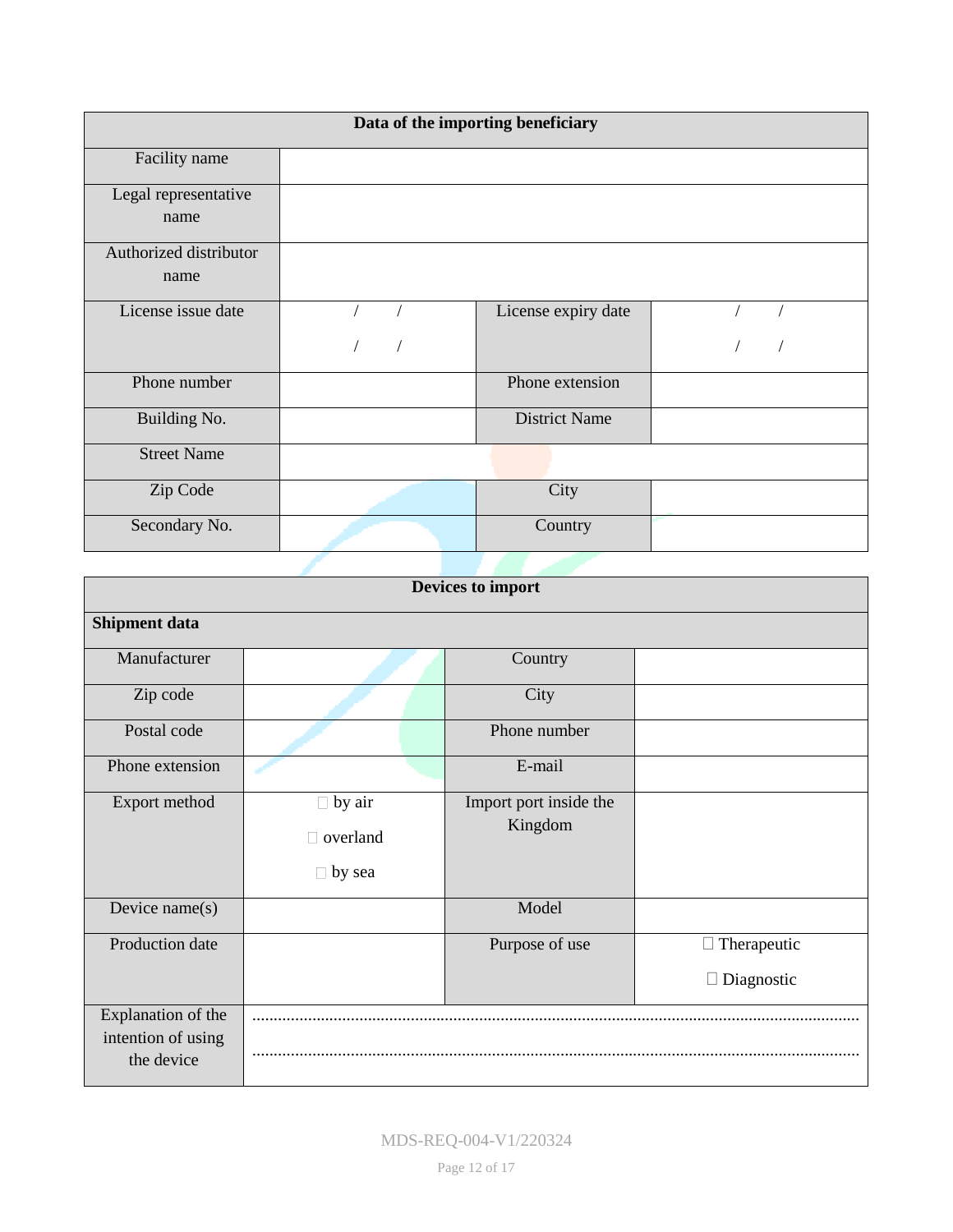| Device accessories and supplies                                                                                  |  |                                                                  |                                                             |  |
|------------------------------------------------------------------------------------------------------------------|--|------------------------------------------------------------------|-------------------------------------------------------------|--|
| Part number                                                                                                      |  |                                                                  | <b>Model number</b>                                         |  |
|                                                                                                                  |  |                                                                  |                                                             |  |
|                                                                                                                  |  |                                                                  |                                                             |  |
|                                                                                                                  |  |                                                                  |                                                             |  |
|                                                                                                                  |  |                                                                  |                                                             |  |
|                                                                                                                  |  |                                                                  |                                                             |  |
|                                                                                                                  |  |                                                                  | Nuclides and radioactive waste are expected from the device |  |
| <b>Material name</b><br><b>Half-life</b><br>The maximum<br>amount<br>produced/day                                |  | The radiation<br>dose rate at 30<br>cm of activating<br>elements | Medical purpose, if used                                    |  |
|                                                                                                                  |  |                                                                  |                                                             |  |
|                                                                                                                  |  |                                                                  |                                                             |  |
|                                                                                                                  |  |                                                                  |                                                             |  |
|                                                                                                                  |  |                                                                  |                                                             |  |
|                                                                                                                  |  |                                                                  |                                                             |  |
|                                                                                                                  |  |                                                                  |                                                             |  |
|                                                                                                                  |  |                                                                  |                                                             |  |
|                                                                                                                  |  |                                                                  |                                                             |  |
|                                                                                                                  |  |                                                                  |                                                             |  |
| Applicant from the beneficiary establishment                                                                     |  |                                                                  |                                                             |  |
| I, the undersigned, acknowledge the correctness of the data contained in this application, at my responsibility, |  |                                                                  |                                                             |  |

and pledge to abide by all the requirements and controls included in the book of general instructions for protection from ionizing radiation in the Kingdom of Saudi Arabia.

| Director (chief) of the<br>facility | <b>Signature</b> | <b>Date</b> | <b>Facility stamp</b> |
|-------------------------------------|------------------|-------------|-----------------------|
|                                     |                  |             |                       |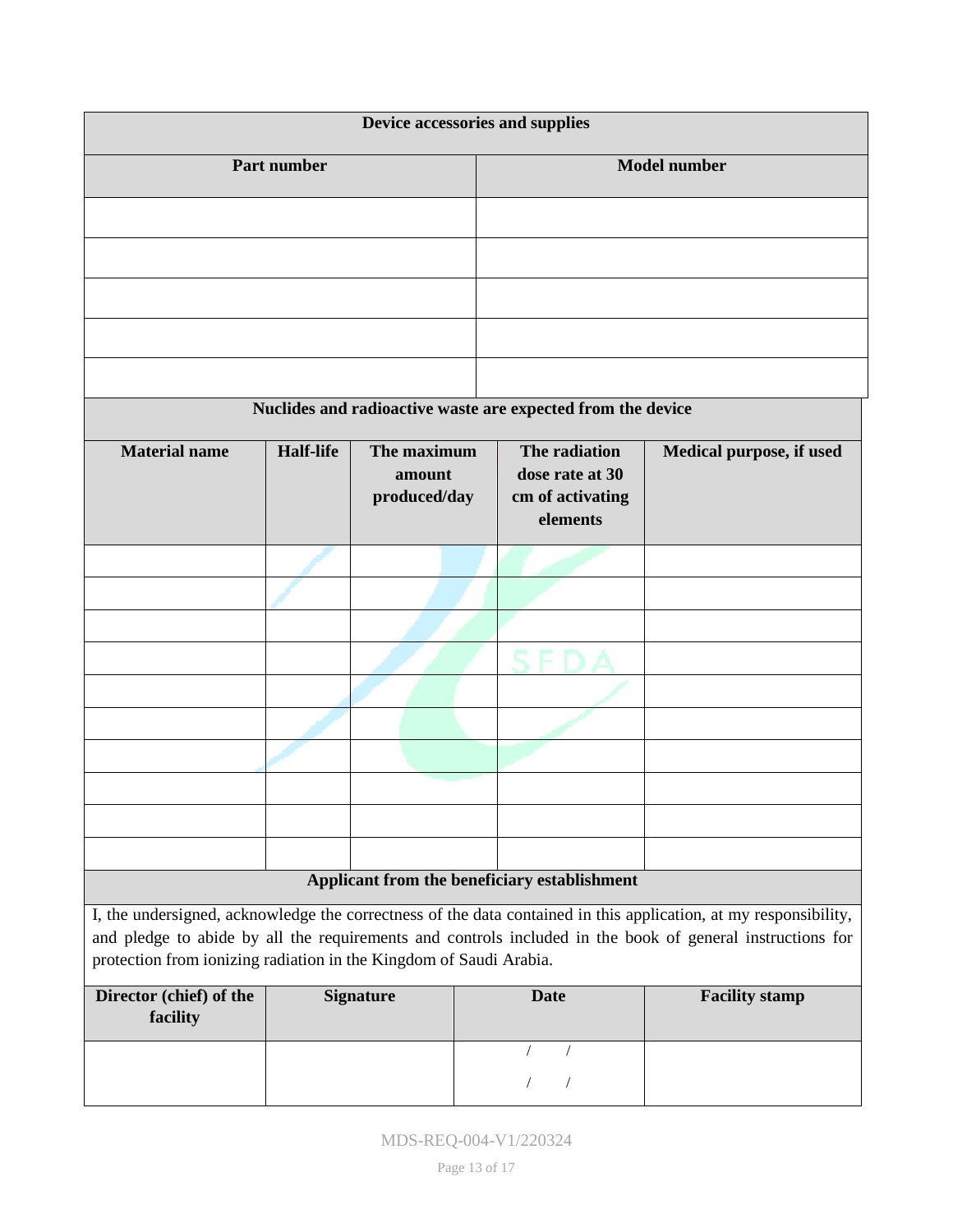### <span id="page-13-0"></span>Annex (2): Disclosure Form of Radioactive Materials, Narcotic Substance or Chemicals Subject to Public Security Control

The applicant shall fill all descriptive and relevant information in the disclosure form via the following link:

<https://www.sfda.gov.sa/ar/medicaldevices/regulations/DocLib/MD-DisclosureForm.docx>



MDS-REQ-004-V1/220324

Page 14 of 17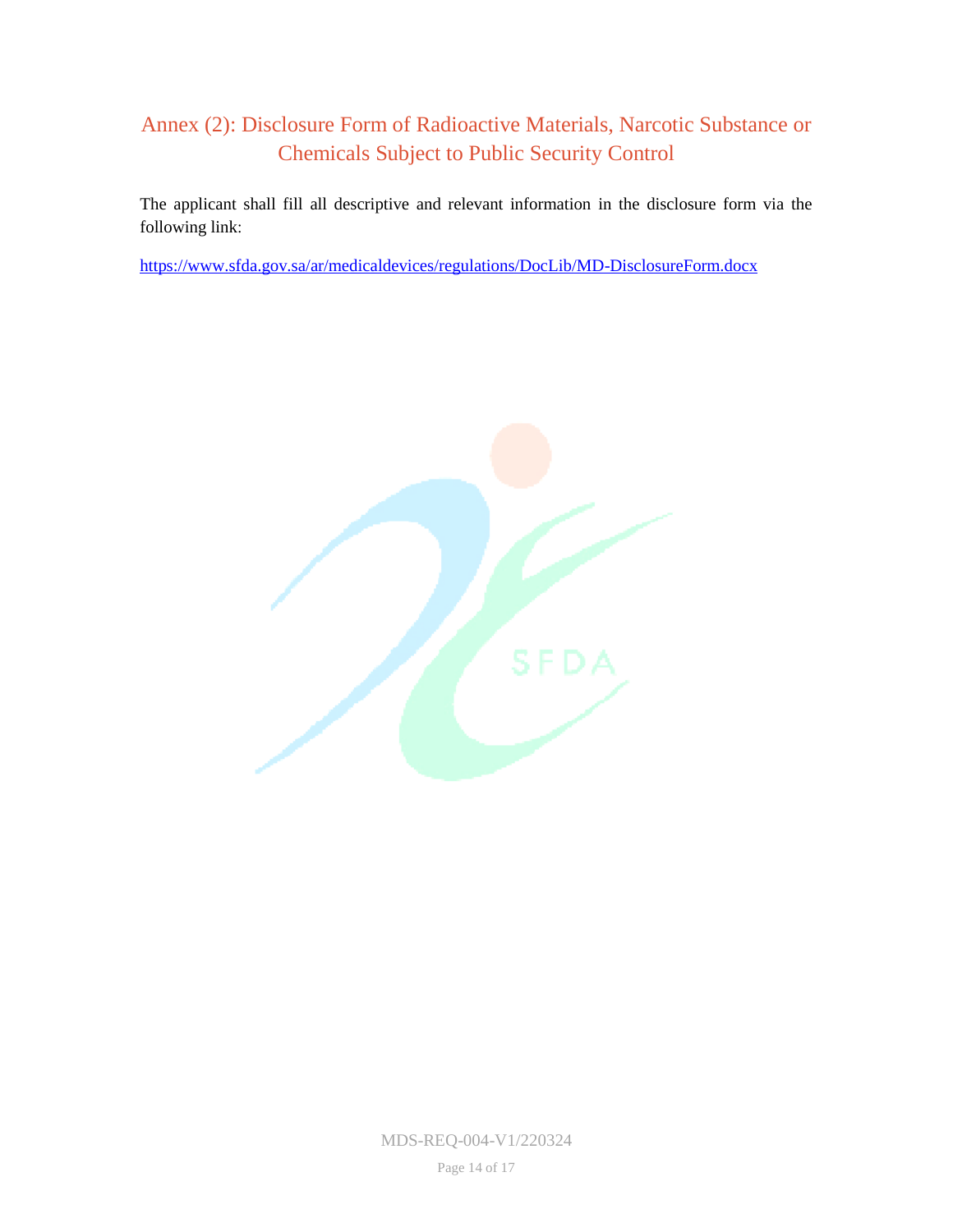## Annex (3): Applicant Attestation

<span id="page-14-0"></span>

| I certify that the information provided in this document is complete, accurate, and correct.       |  |  |
|----------------------------------------------------------------------------------------------------|--|--|
| I pledge not to import any of the mentioned products to a user other than the primary authorized   |  |  |
| importer and not to use them other than the purpose for which they were imported.                  |  |  |
| I pledge that all items included in the request follow international requirements and              |  |  |
| specifications and the requirements for the SFDA.                                                  |  |  |
| I pledge to abide by the guidelines issued by the SFDA related to storage, transport, and          |  |  |
| handling.                                                                                          |  |  |
| According to public security regulations, I certify that the shipment does not contain radioactive |  |  |
| materials, drugs, explosives, or any other prohibited material.                                    |  |  |
| I now declare that the contents of this shipment are thoroughly and accurately described in the    |  |  |
| name of the appropriate shipping, classified, packed, labelled, and placed identification card /   |  |  |
| installed the card on the device. Materials in all respects are suitable for transporting under    |  |  |
| national and international requirements and government regulations.                                |  |  |

| Are all or one of the products classified as a medical device/product? |                  |  |    |  |  |  |
|------------------------------------------------------------------------|------------------|--|----|--|--|--|
|                                                                        |                  |  |    |  |  |  |
|                                                                        | Yes (            |  | No |  |  |  |
| If yes,<br>product<br>name:                                            |                  |  |    |  |  |  |
| <b>Classification</b><br>type:                                         | $\Box$ High risk |  |    |  |  |  |
|                                                                        | Low risk         |  |    |  |  |  |

**Applicant Name Applicant Signature Date**

MDS-REQ-004-V1/220324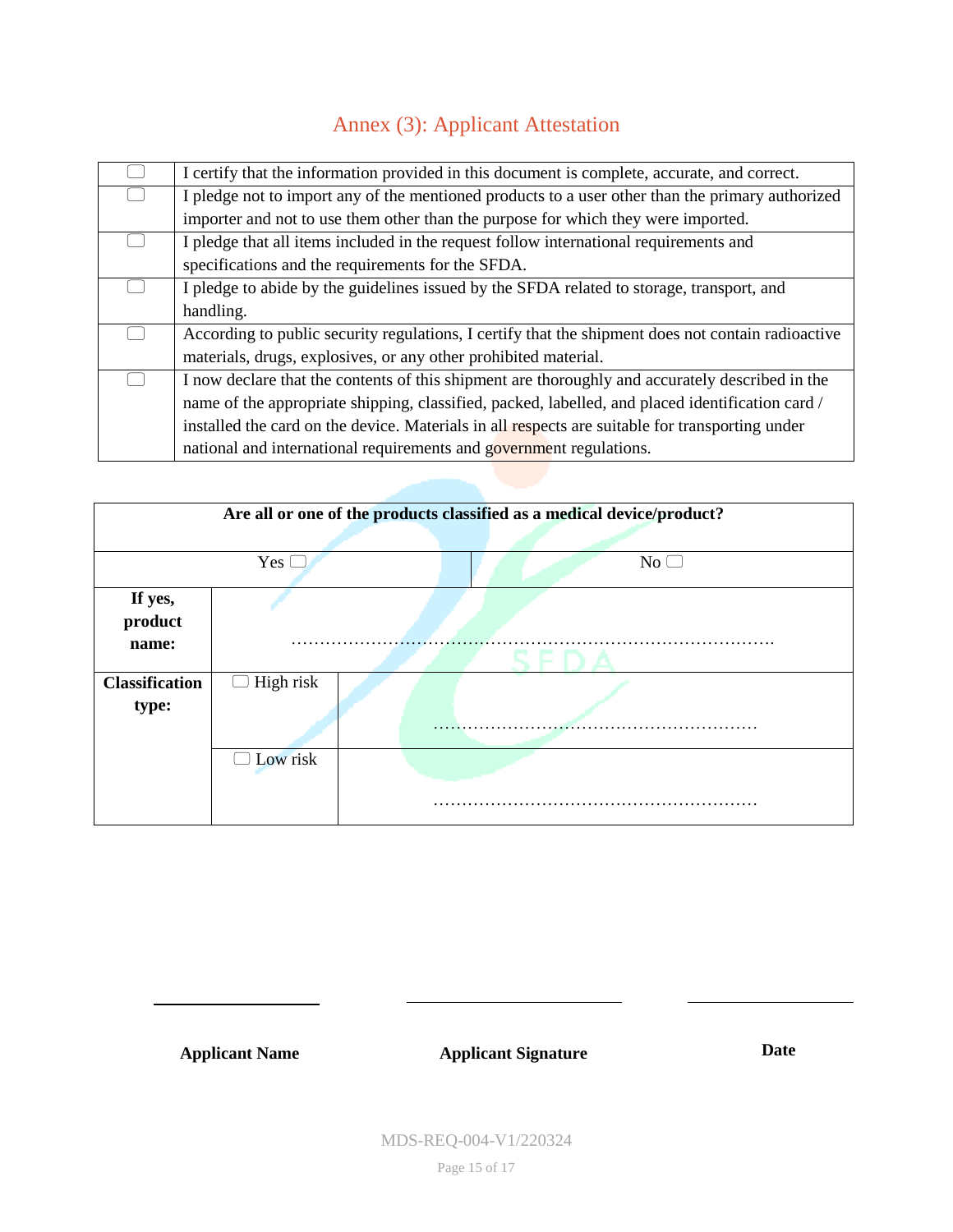## Annex (4): Definitions & Abbreviations

<span id="page-15-0"></span>

| <b>KSA</b>                       | Kingdom of Saudi Arabia                                                                                                                                                                                                                                                                                                                                                                                                                                                                                                                                                                                                                                                                                                                                                          |
|----------------------------------|----------------------------------------------------------------------------------------------------------------------------------------------------------------------------------------------------------------------------------------------------------------------------------------------------------------------------------------------------------------------------------------------------------------------------------------------------------------------------------------------------------------------------------------------------------------------------------------------------------------------------------------------------------------------------------------------------------------------------------------------------------------------------------|
| <b>SFDA</b>                      | Saudi Food and Drug Authority                                                                                                                                                                                                                                                                                                                                                                                                                                                                                                                                                                                                                                                                                                                                                    |
| <b>MDS</b>                       | <b>Medical Devices Sector</b>                                                                                                                                                                                                                                                                                                                                                                                                                                                                                                                                                                                                                                                                                                                                                    |
| <b>MDMA</b>                      | Medical Devices Marketing Authorization                                                                                                                                                                                                                                                                                                                                                                                                                                                                                                                                                                                                                                                                                                                                          |
| <b>Beneficiary Establishment</b> | Healthcare providers and research centers.                                                                                                                                                                                                                                                                                                                                                                                                                                                                                                                                                                                                                                                                                                                                       |
| <b>Healthcare Providers</b>      | Any government or private establishment that provides healthcare<br>services.                                                                                                                                                                                                                                                                                                                                                                                                                                                                                                                                                                                                                                                                                                    |
| Medical device                   | Any machine, instrument, application device, culture device, laboratory<br>reagents, laboratory calibration materials, software or operating materials<br>for medical devices, or any similar or related device manufactured alone<br>or in combination with other devices.                                                                                                                                                                                                                                                                                                                                                                                                                                                                                                      |
|                                  | It is used in the diagnosis, prevention, monitor, control, treatment,<br>mitigation, palliation, or compensation of injuries, as well as in an<br>examination, replacement, modification, anatomical support, influence on<br>the functions of body organs, support or enablement of life (vital functions<br>for humans) to continue, organize or assist pregnancy, sterilize medical<br>devices and supplies, and give information - for a medical or diagnostic<br>purpose - extracted from laboratory tests of samples taken from the human<br>body, as well as that cannot achieve the goal for which they were made in<br>or on the human body. It is mediated by the drug or the immune factor or<br>metabolic transformations but only helps achieve their interactions. |
| <b>Medical Imaging Materials</b> | Anything used to improve contrast that can be obtained using medical<br>imaging techniques.                                                                                                                                                                                                                                                                                                                                                                                                                                                                                                                                                                                                                                                                                      |
| <b>Radiation Safety Officer</b>  | A scientifically qualified person with practical experience and who holds<br>a license to practice radiation protection and safety in the medical field.                                                                                                                                                                                                                                                                                                                                                                                                                                                                                                                                                                                                                         |
| Labelling                        | Any written statement, information, or illustration printed on a medical<br>device, including identifying information, technical description, method<br>of use, and manner of storage and transportation.                                                                                                                                                                                                                                                                                                                                                                                                                                                                                                                                                                        |